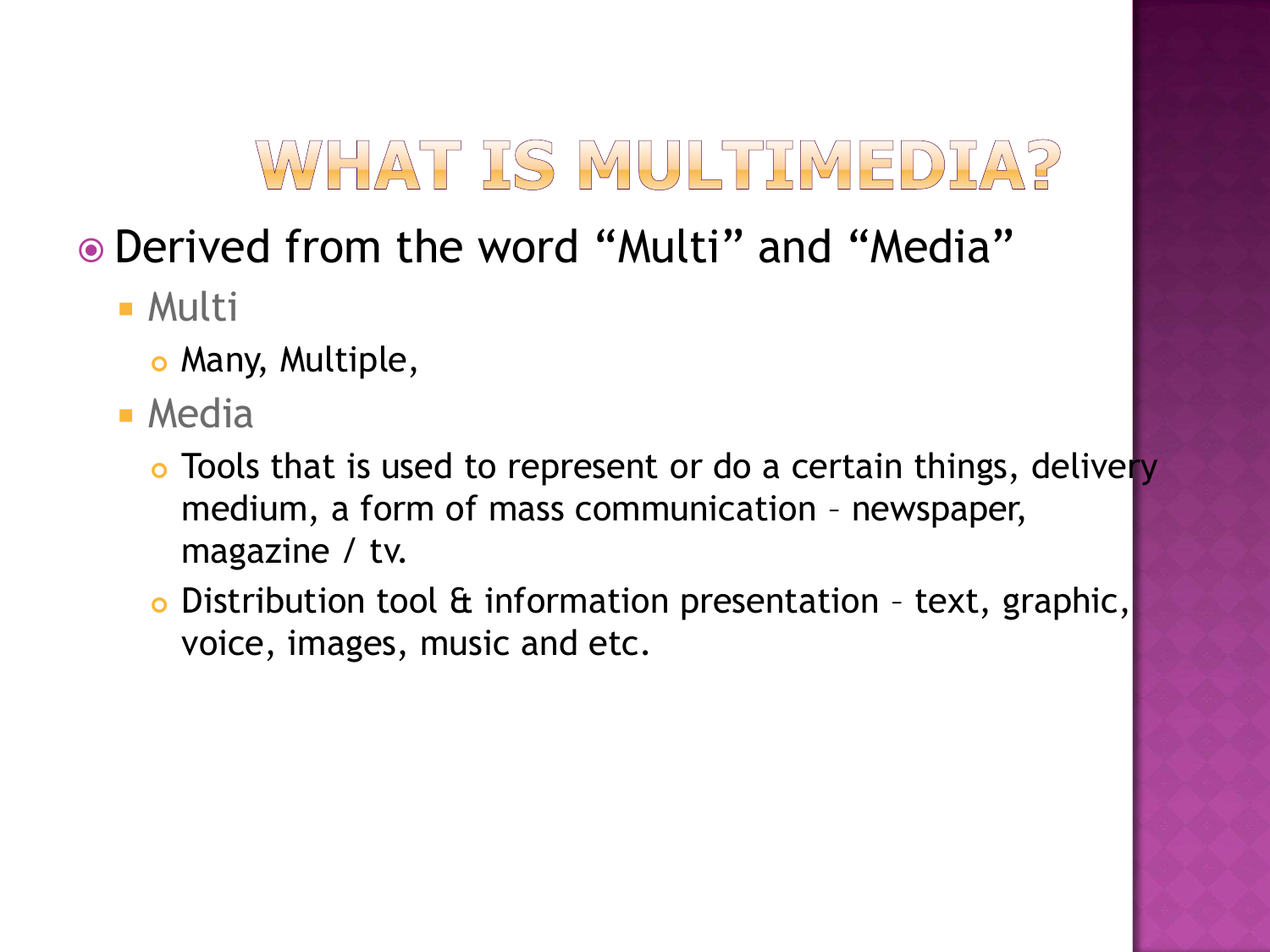## DEFINITION OF MULTIMEDIA

 Multimedia is a combination of text, graphic, sound, animation, and video that is delivered interactively to the user by electronic or digitally manipulated means.

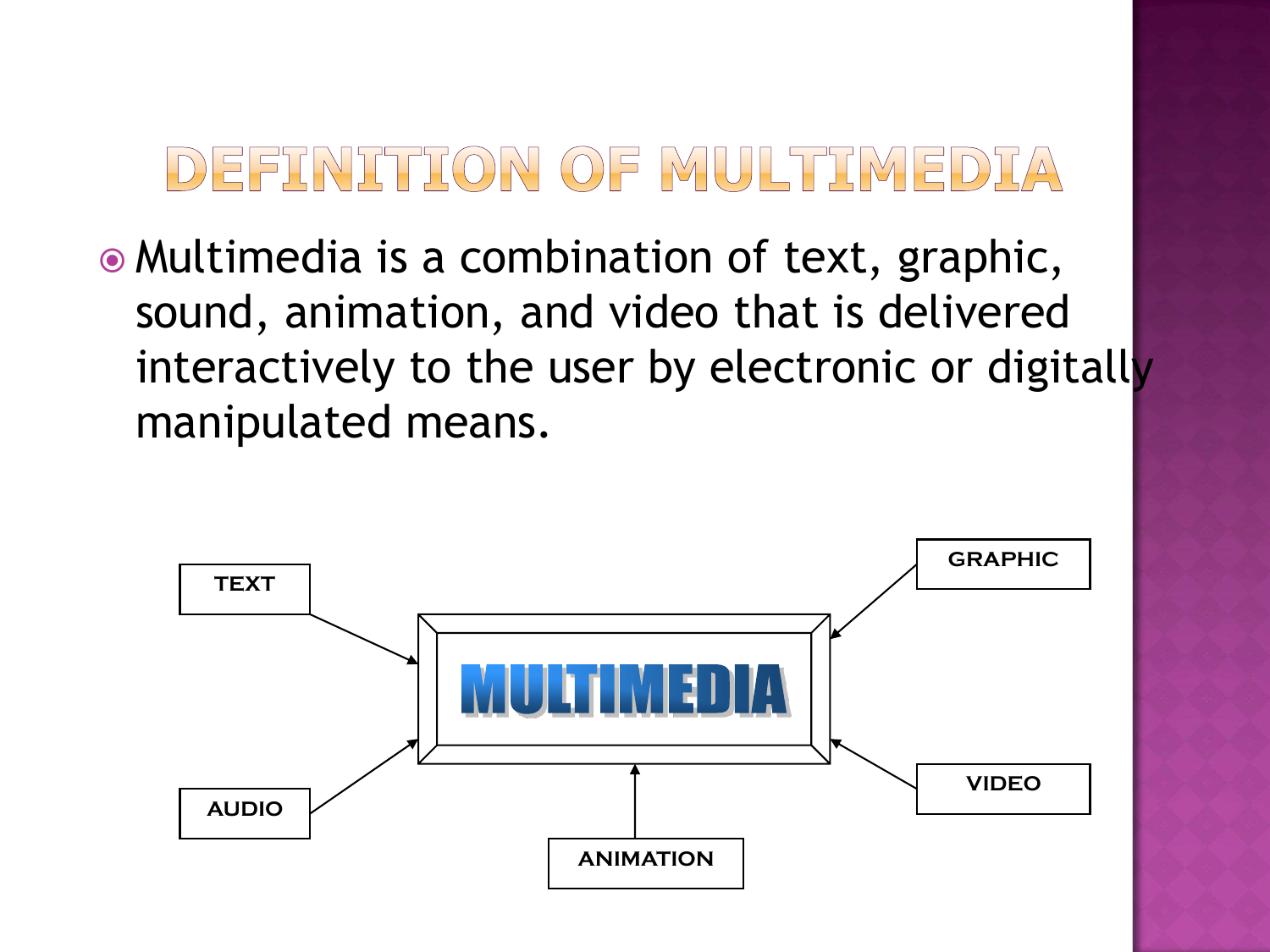#### ELEMENTS OF MULTIMEDIA **GRAPHIC TEXT TEXT VIDEO AUDIO ANIMATION**

- A broad term for something that contains words to express something.
- **Text is the most basic element of multimedia.**
- A good choice of words could help convey the intended message to the users (keywords).
- **Used in contents, menus, navigational buttons**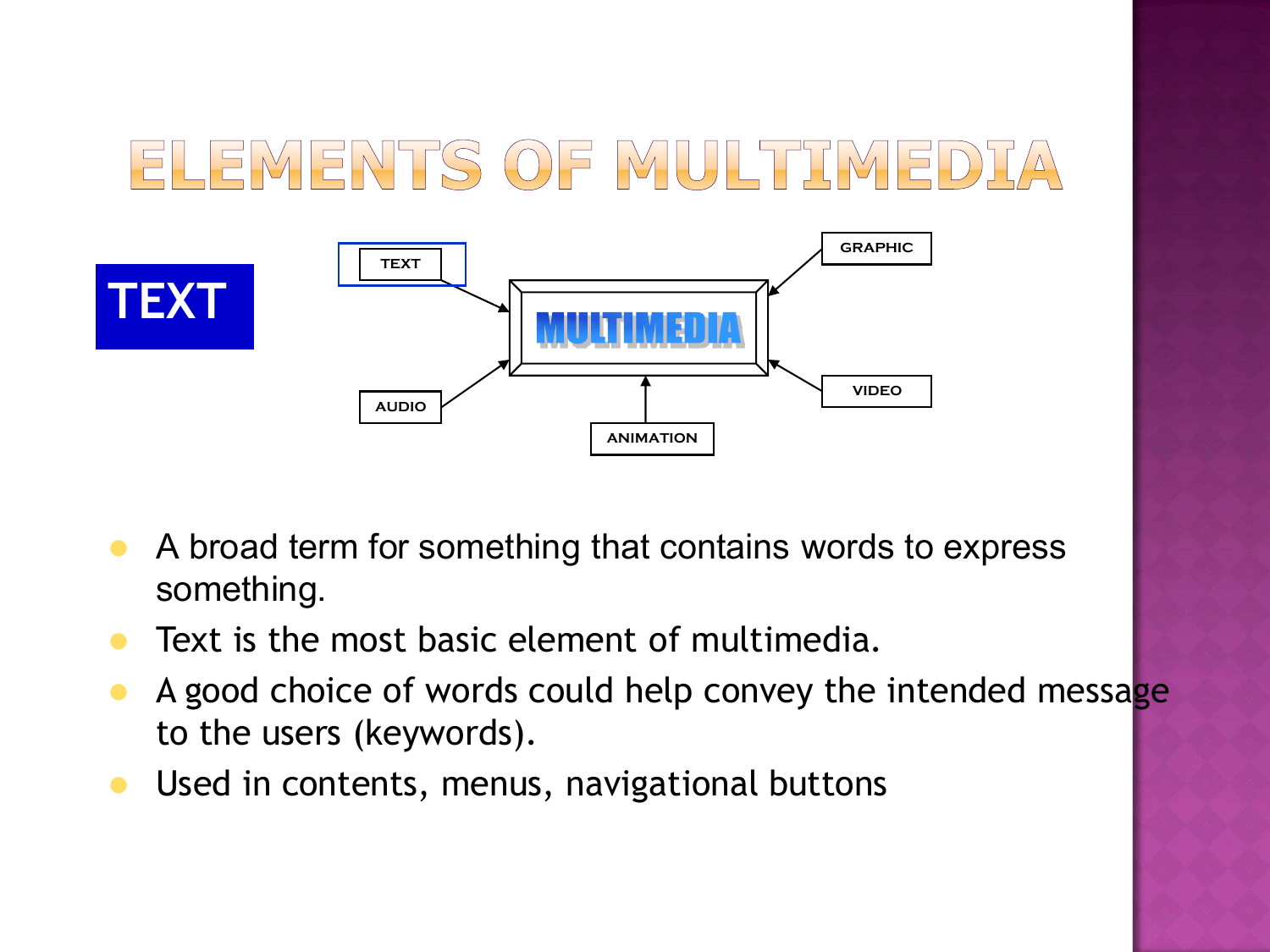

Example

**TEXT**

| <b>OAD SAFETY</b>                                                                                          | <b>Basic</b> | <b>Intermediate</b>                     | <b>Advanced</b> |
|------------------------------------------------------------------------------------------------------------|--------------|-----------------------------------------|-----------------|
| First, before crossing the road, make sure you<br>look to your left, to your right and then left<br>again. |              |                                         |                 |
|                                                                                                            |              | Then, walk carefully to cross the road. |                 |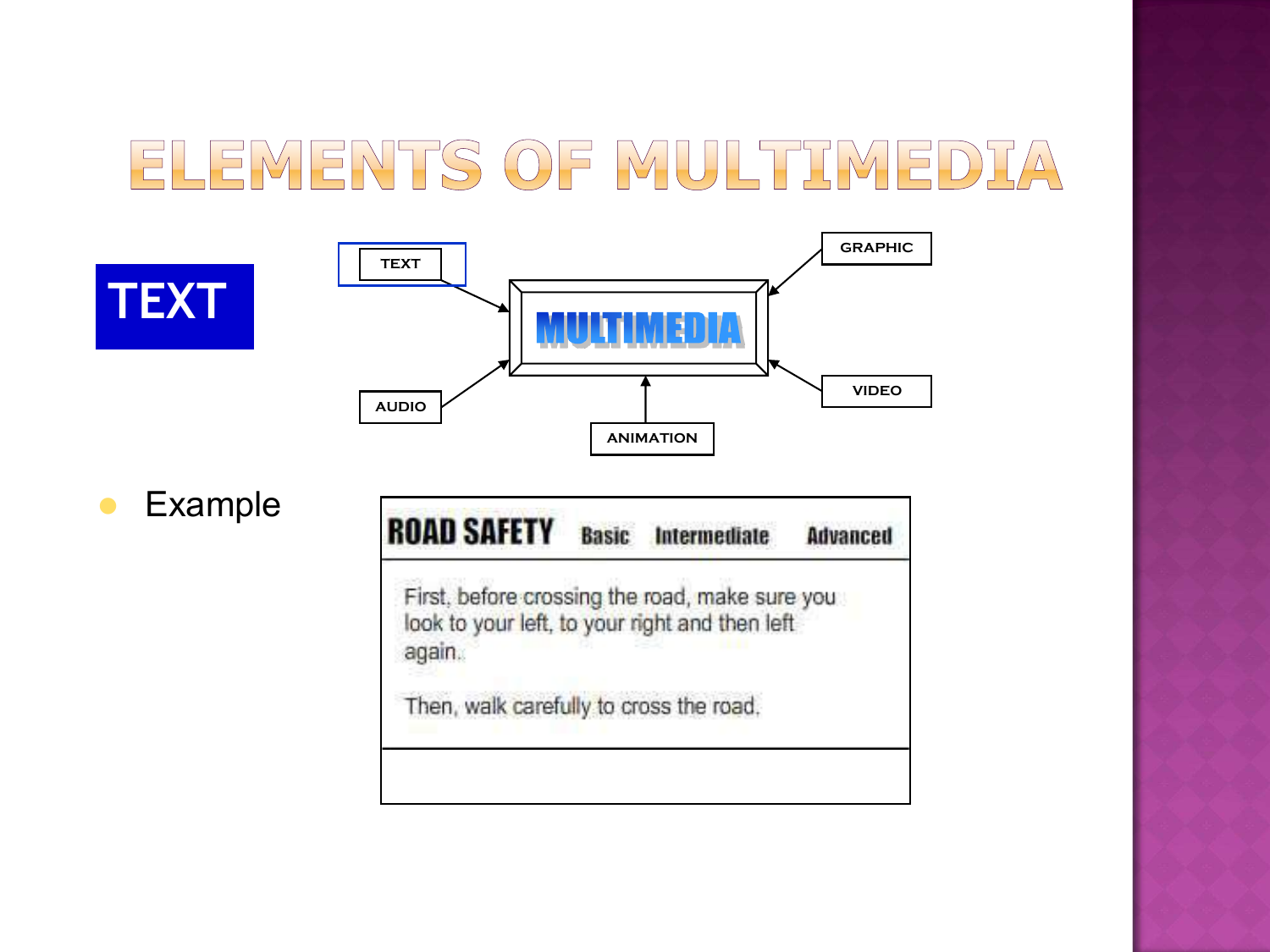

- **Two-dimensional figure or illustration**
- Could be produced manually (by drawing, painting, carving, etc.) or by computer graphics technology.
- **Used in multimedia to show more clearly what a** particular information is all about (diagrams, picture).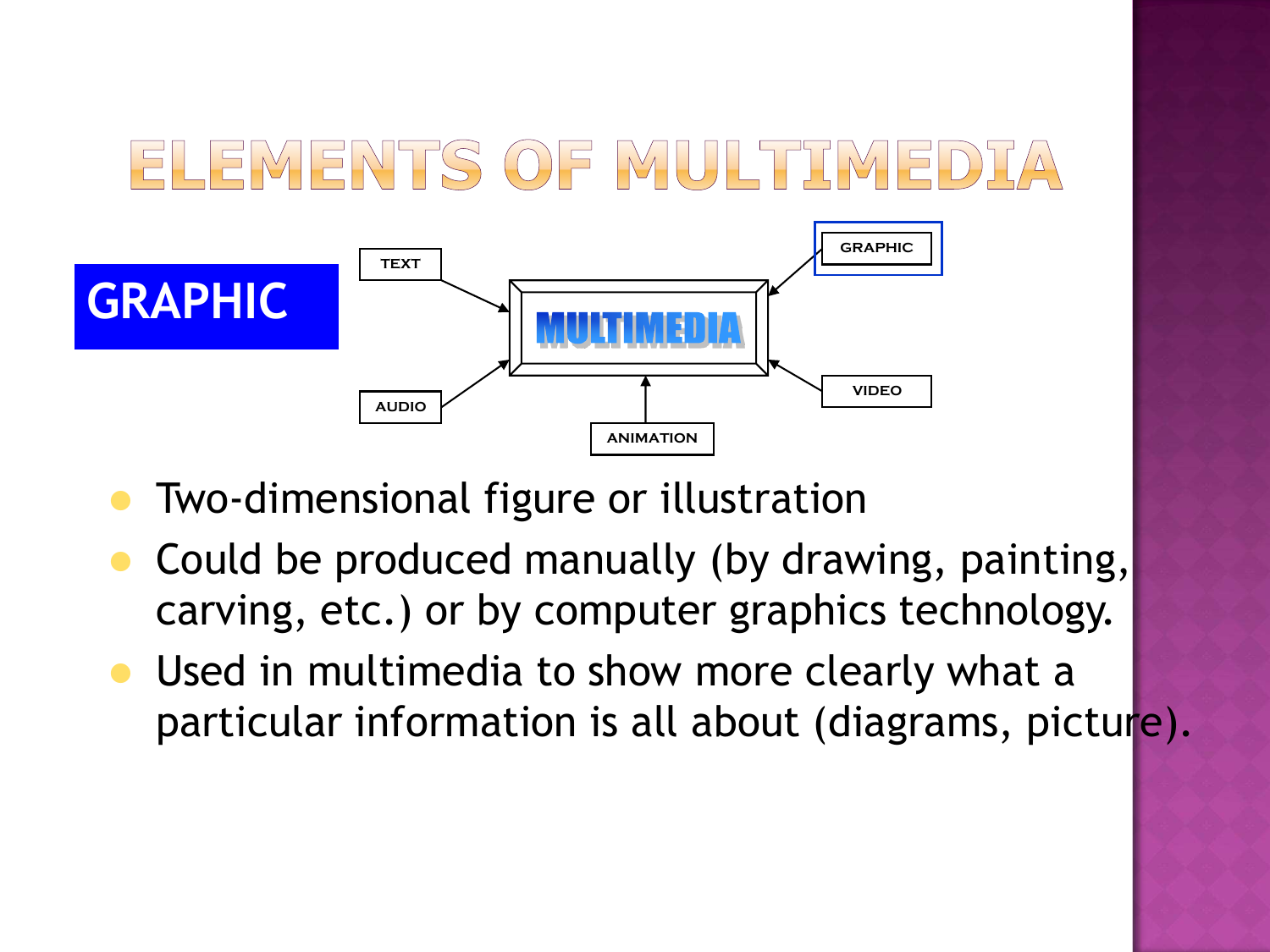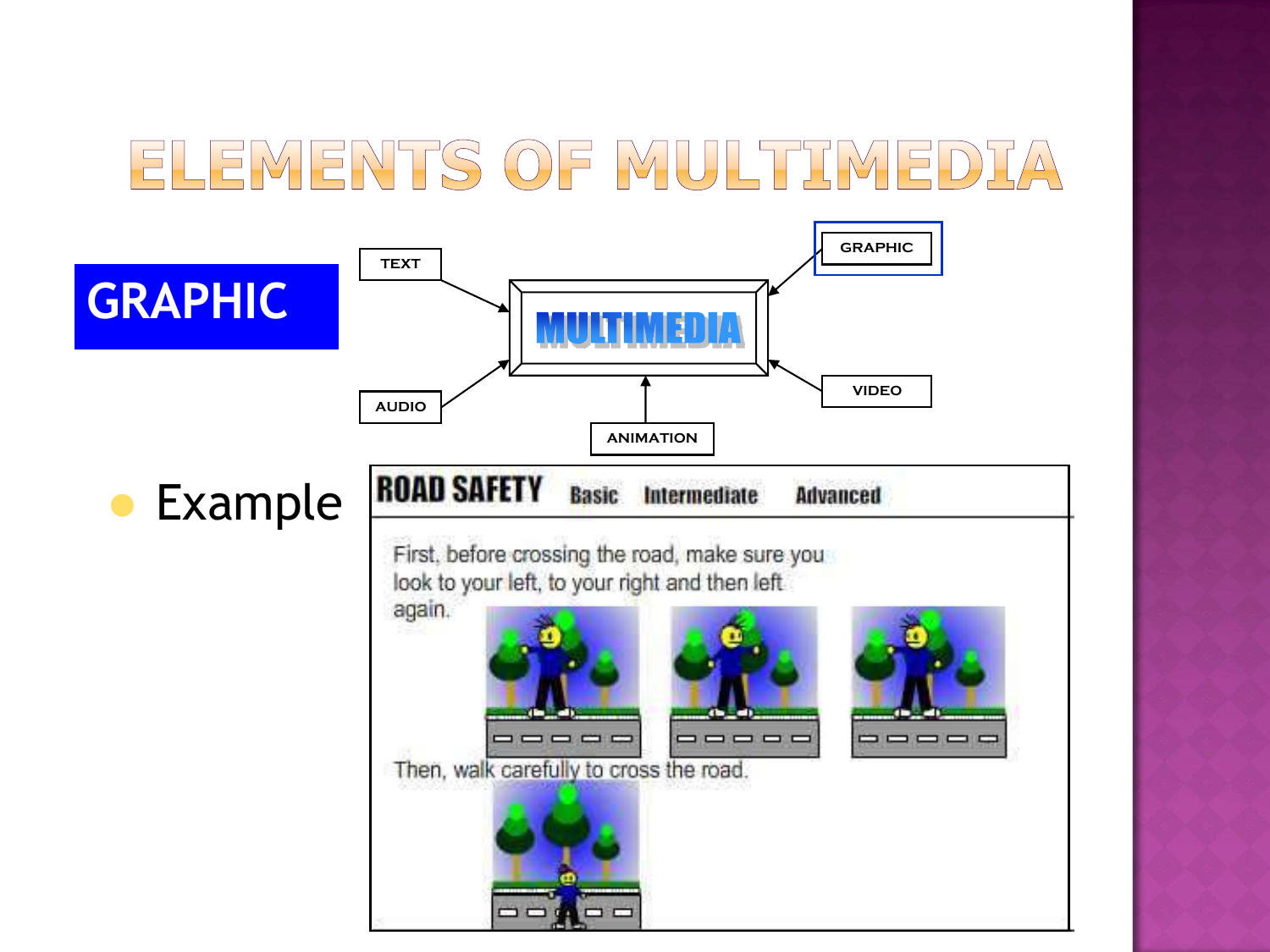

- Produced by vibration, as perceived by the sense of hearing.
- **In multimedia, audio could come in the form of** speech, sound effects and also music score.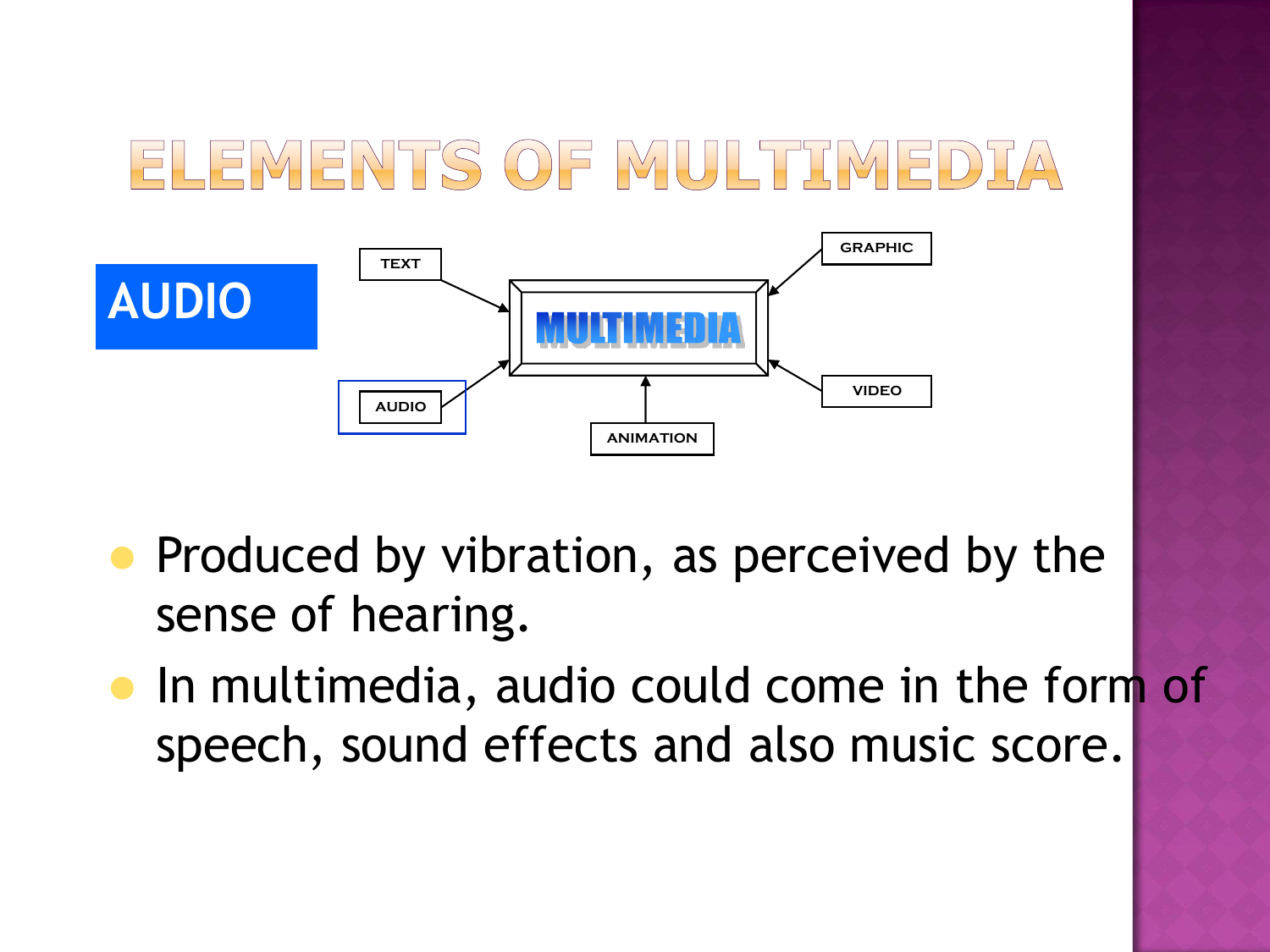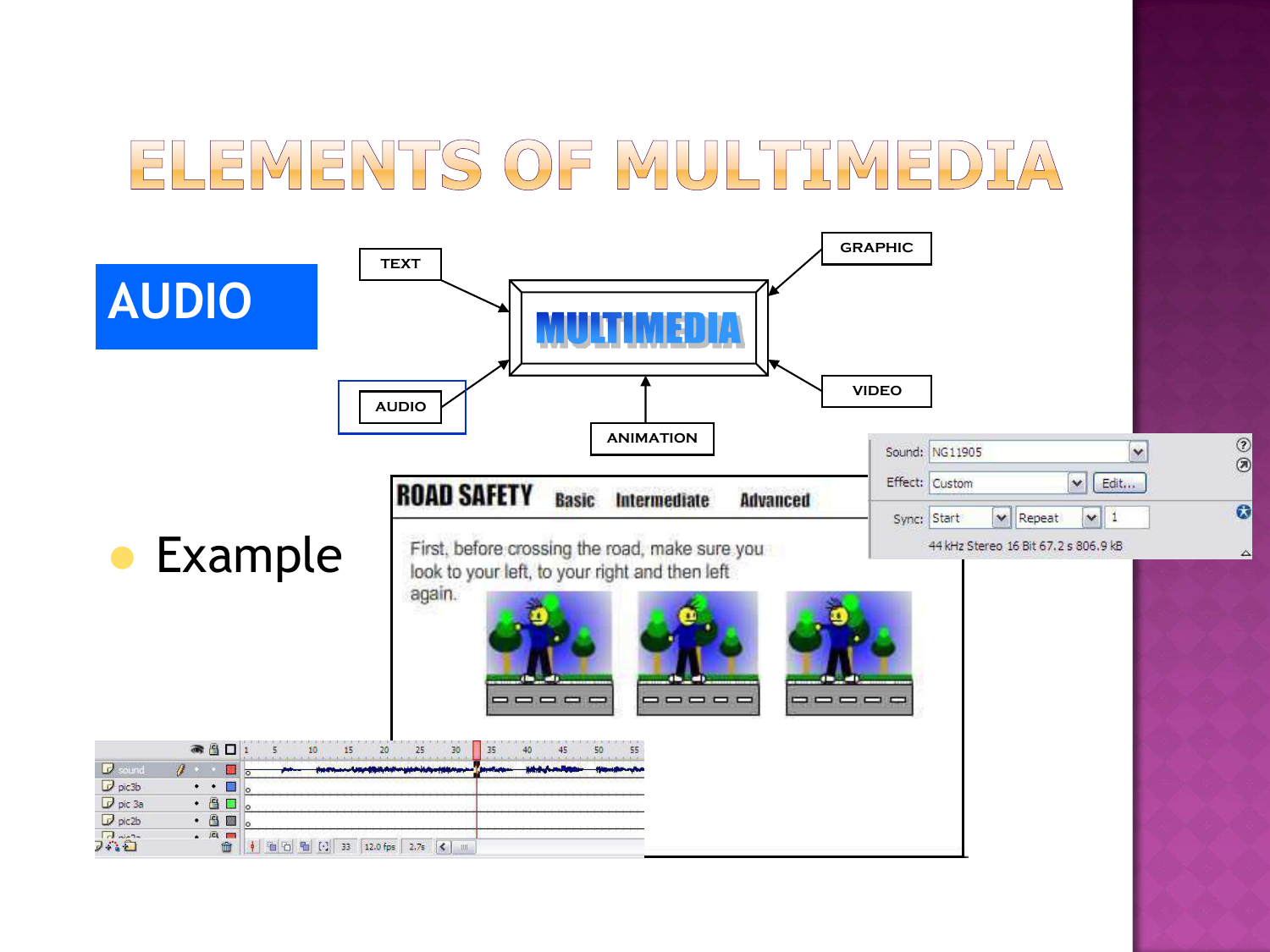

- Animation is the process of sequencing still images in rapid succession to give the effect of live motion.
- In multimedia, animation is used to further enhance / enriched the experience of the user to further understand the information conveyed to them.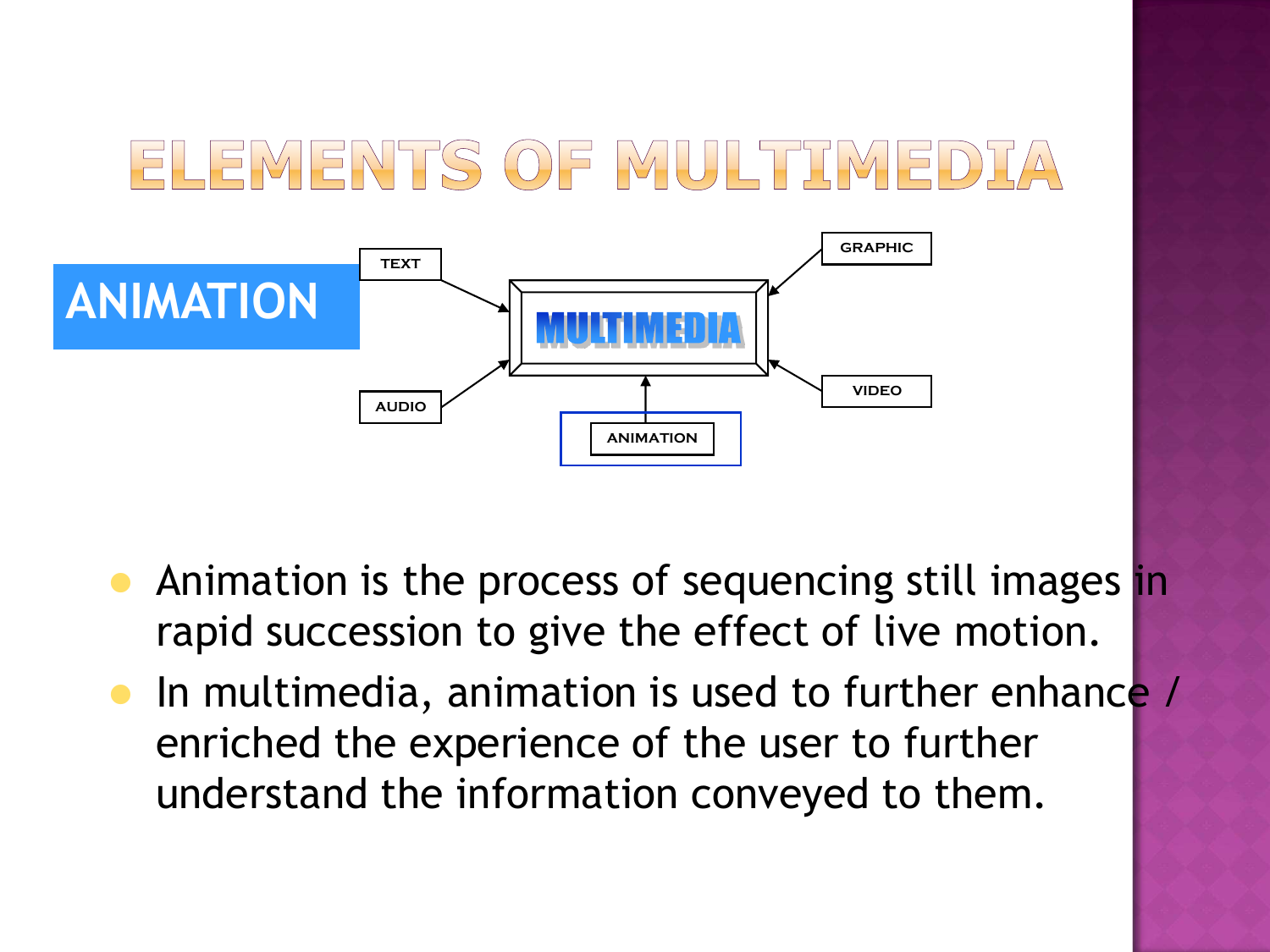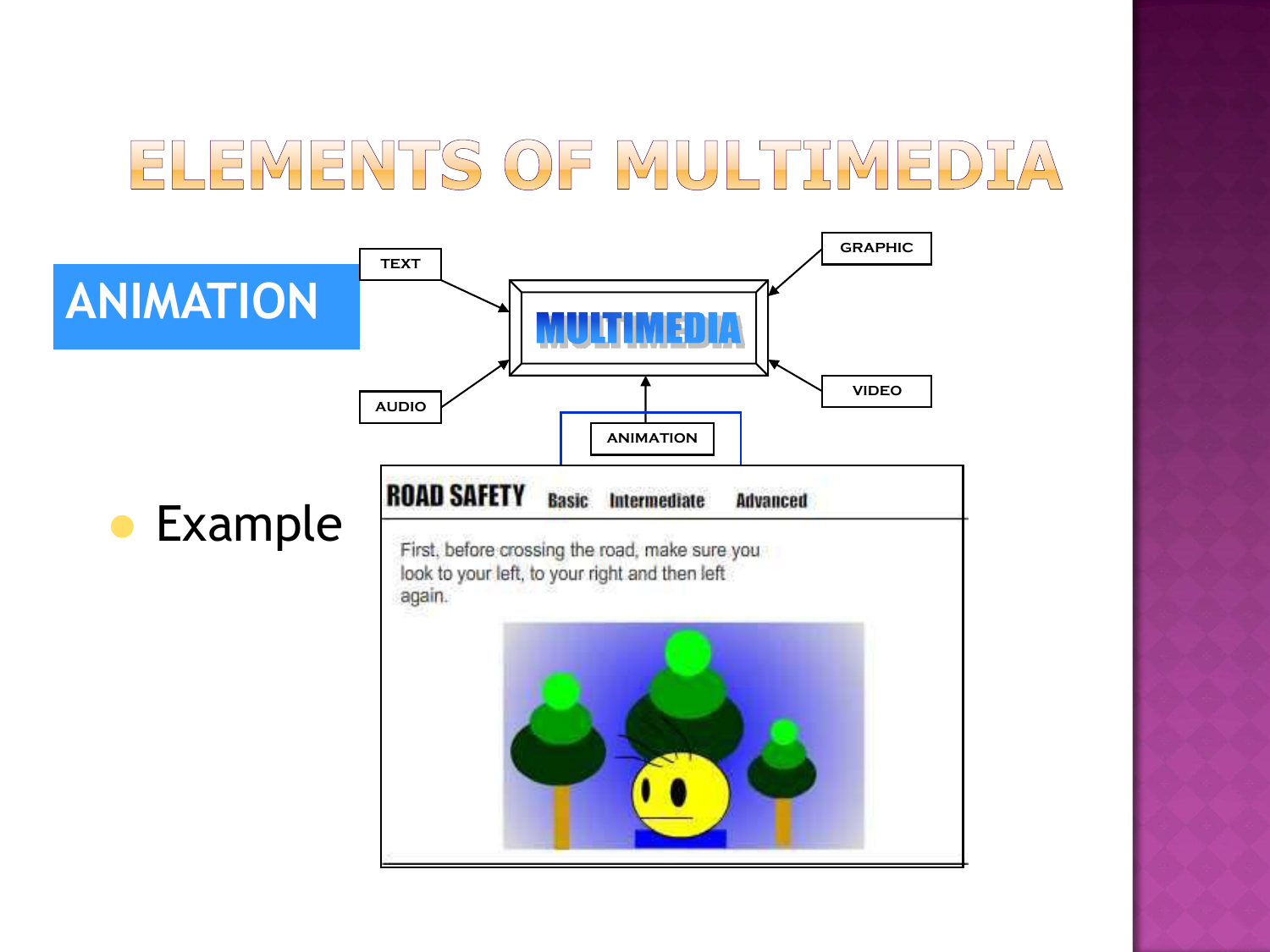

- $\bullet$  Is the technology of capturing, recording, processing, transmitting, and reconstructing moving pictures.
- Video is more towards photo realistic image sequence / live recording as in comparison to animation.
- Video also takes a lot of storage space. So plan carefully before you are going to use it.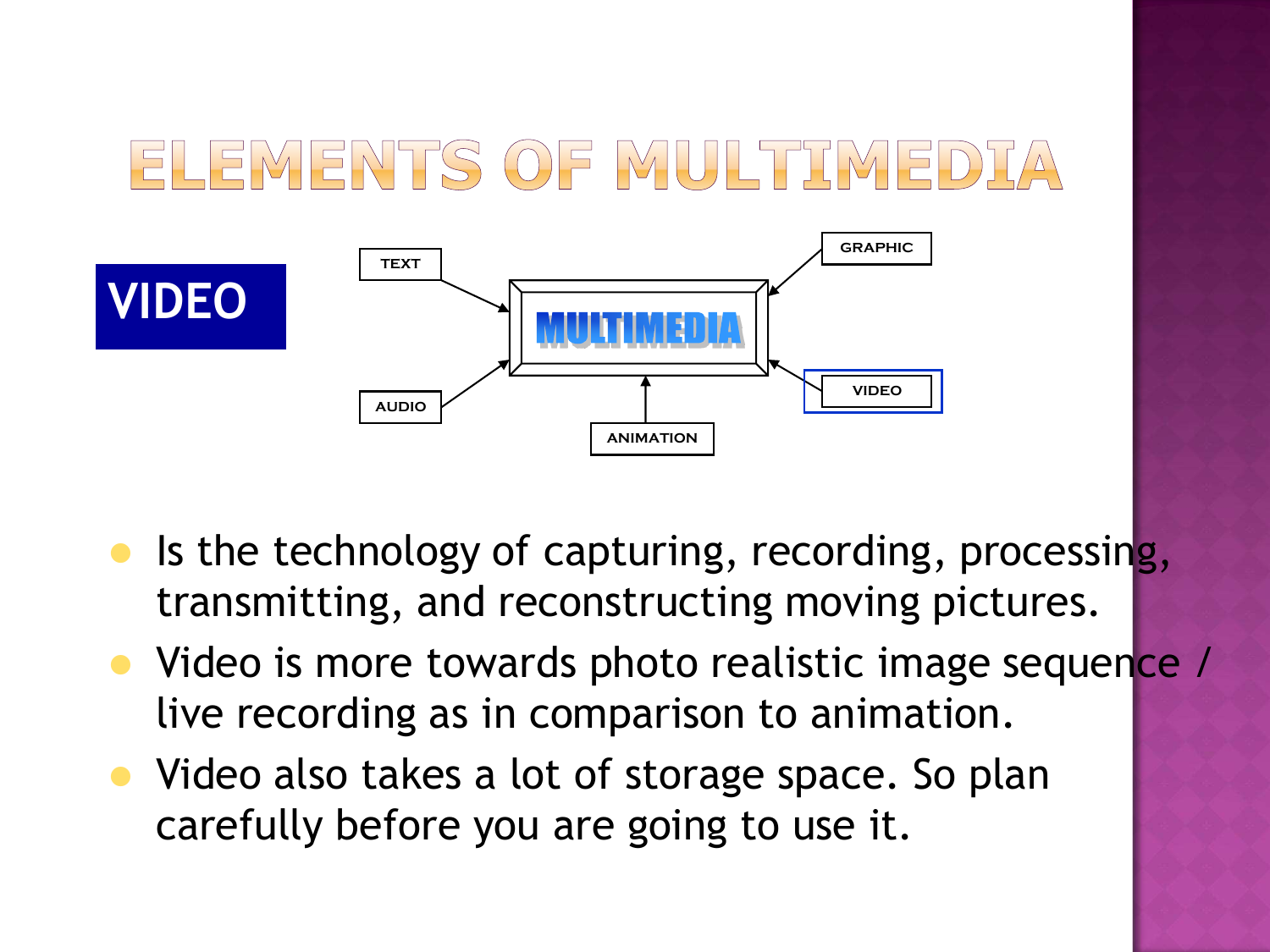## INTERACTIVE MULTIMEDIA

• When the user is given the option of controlling the elements.

# **Hyper Media**

• A combination of hypertext, graphics, audio, video, (linked elements) and interactivity culminating in a complete, non-linear computer-based experience.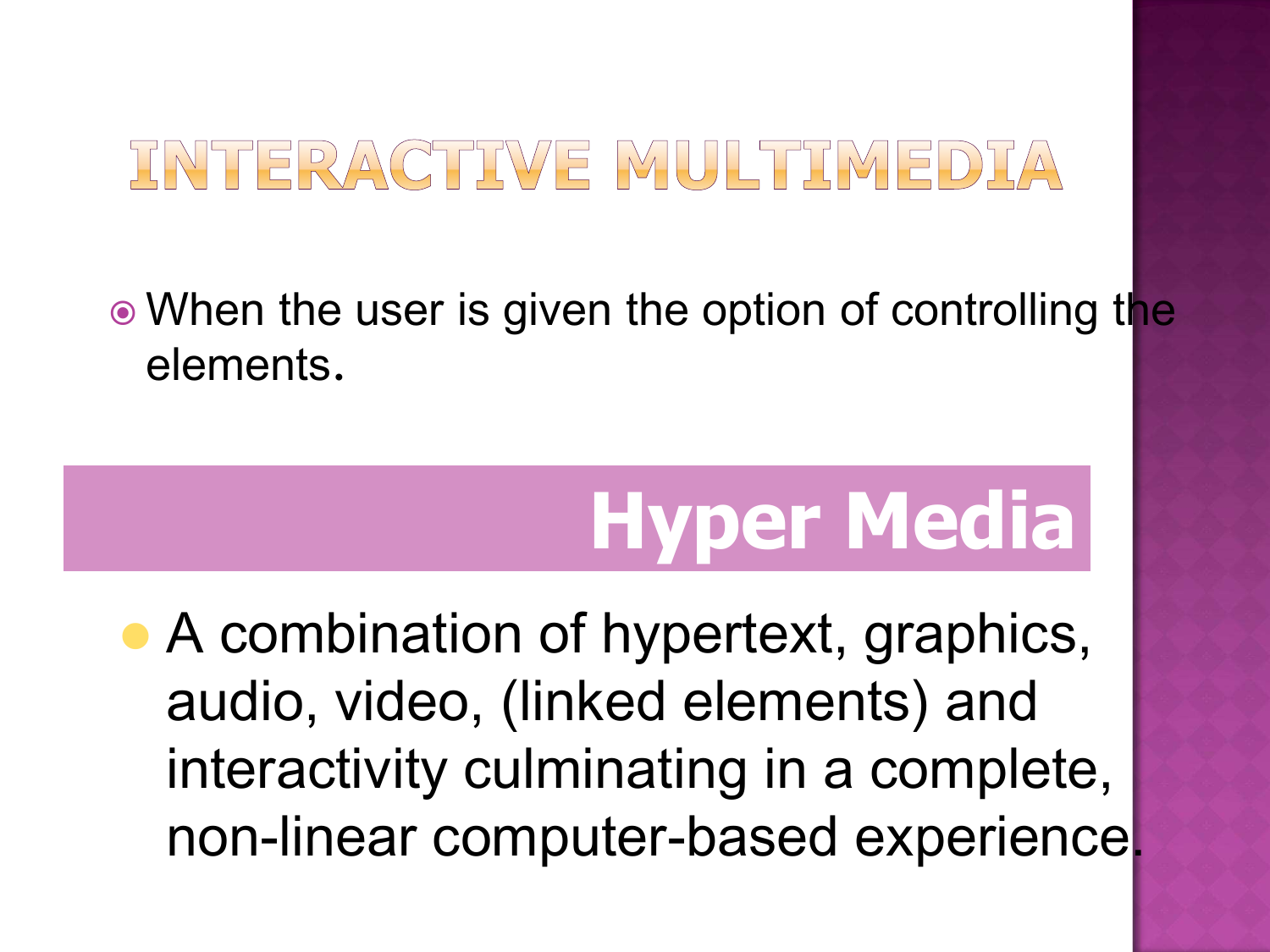

#### • Interactive Multimedia

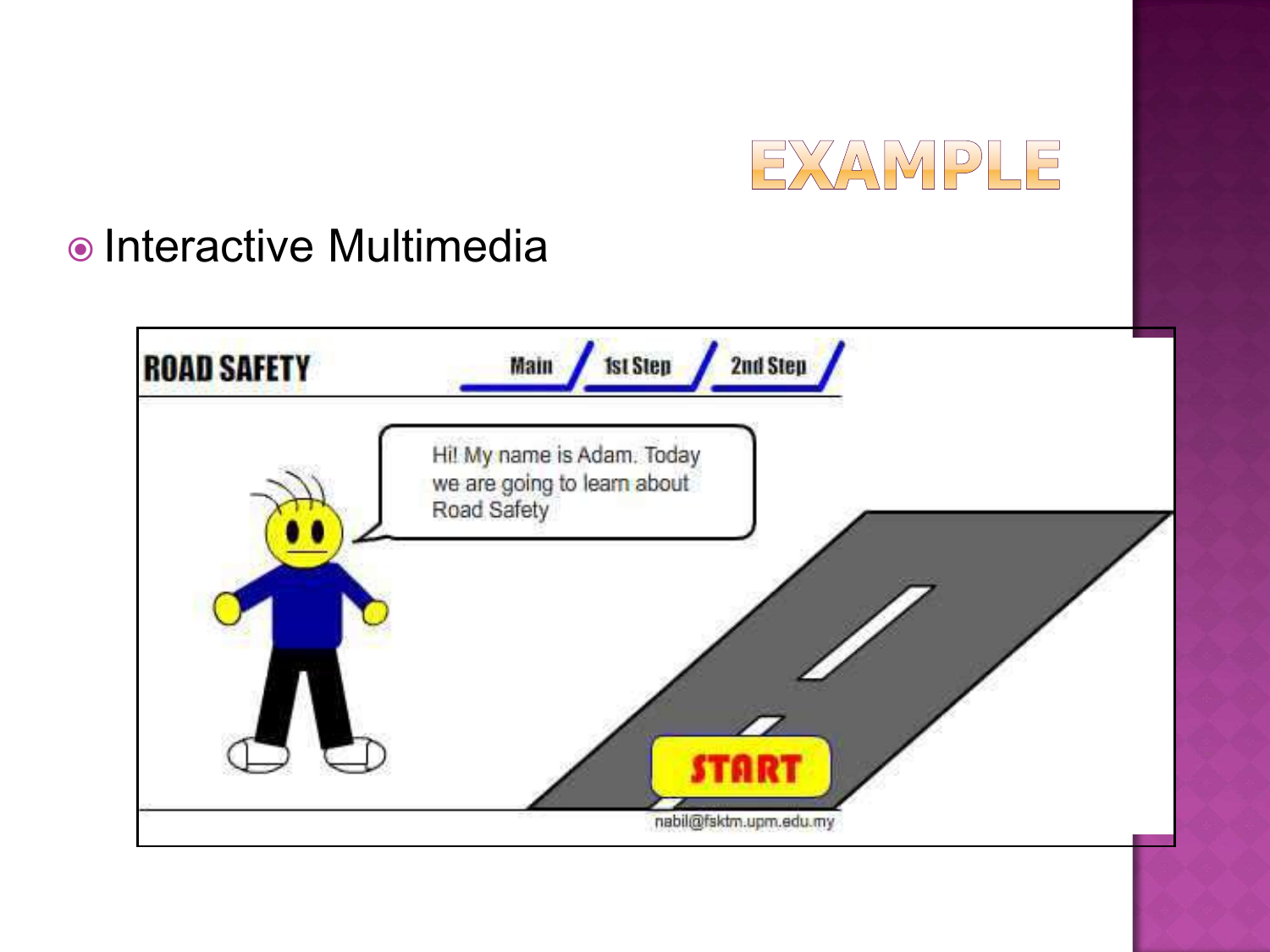

#### **• Hyper Media**

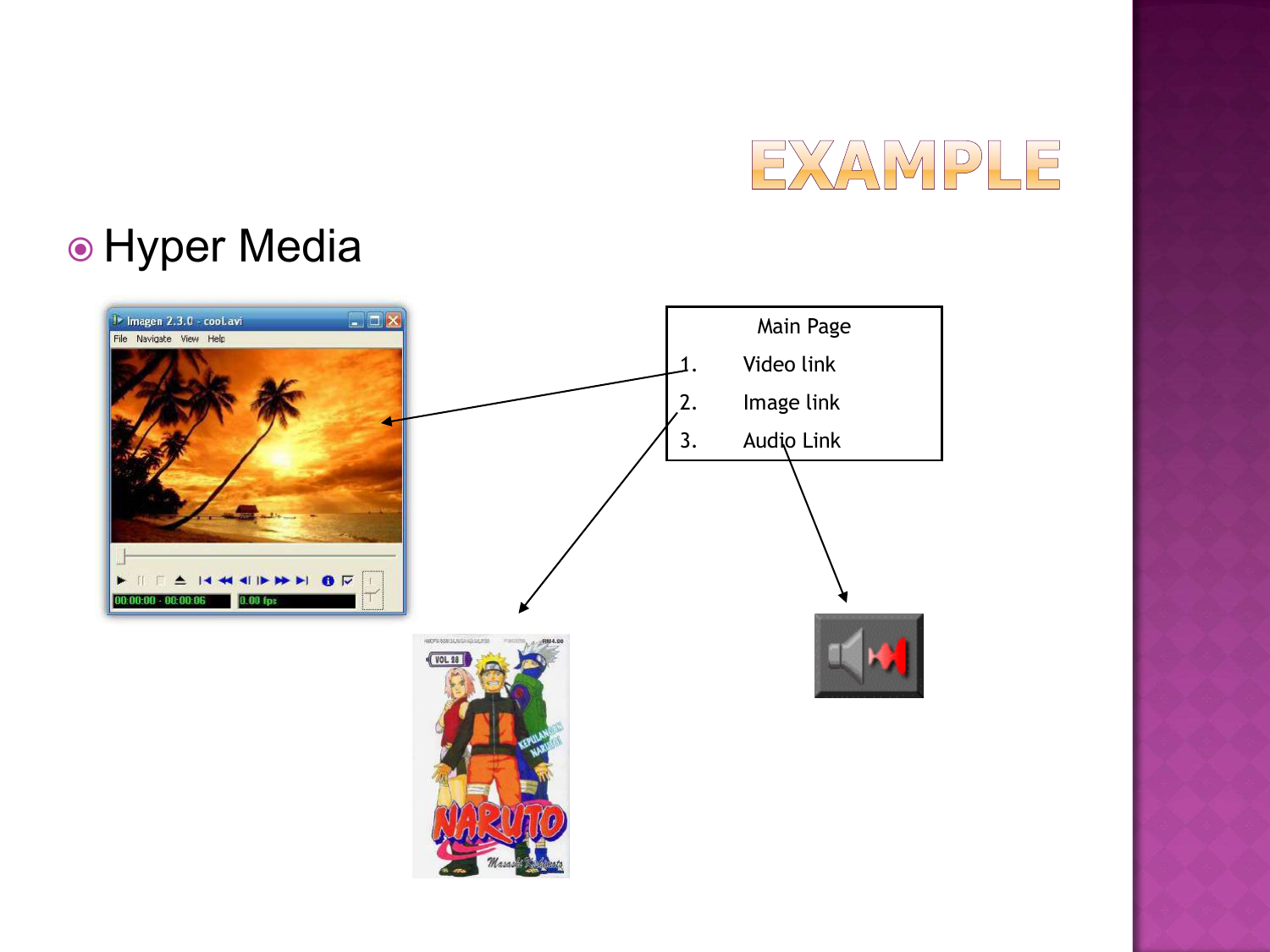# LINEAR VS NON-LINEAR

#### LINEAR

- A Multimedia Project is identified as Linear when:
	- $\blacksquare$  It is not interactive
	- **User have no control over the content that is being showed to** them.
- Example:
	- $\blacksquare$  A movie
	- A non-interactive lecture / demo show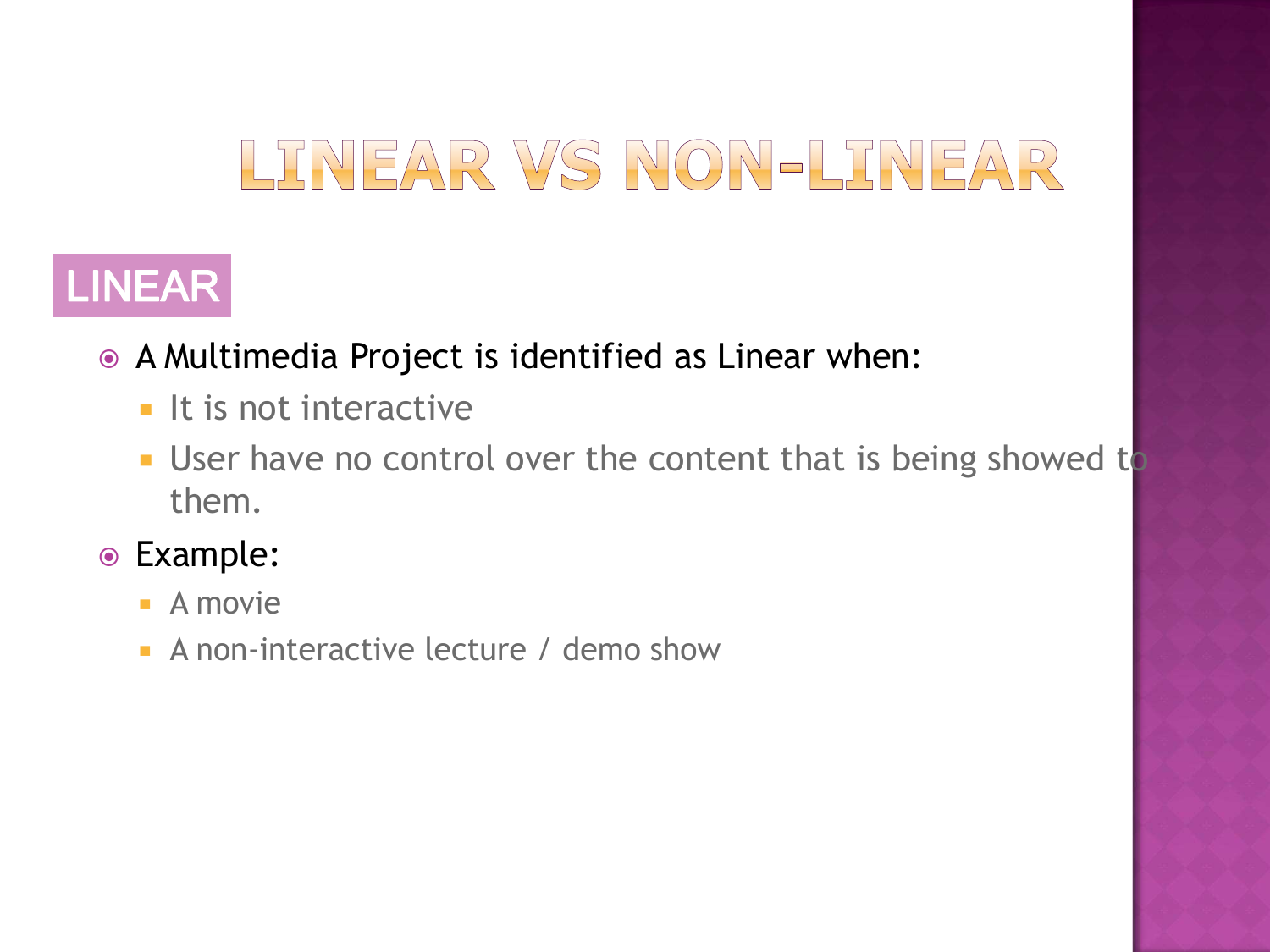# LINEAR VS NON-LINEAR

#### NON-LINEAR

- A Multimedia Project is identified as Non-Linear when:
	- $\blacksquare$  It is interactive
	- **Users have control over the content that is being showed to them.**
	- **Users are given navigational control**
- Example:
	- **Games**
	- **Courseware**
	- **Interactive CD**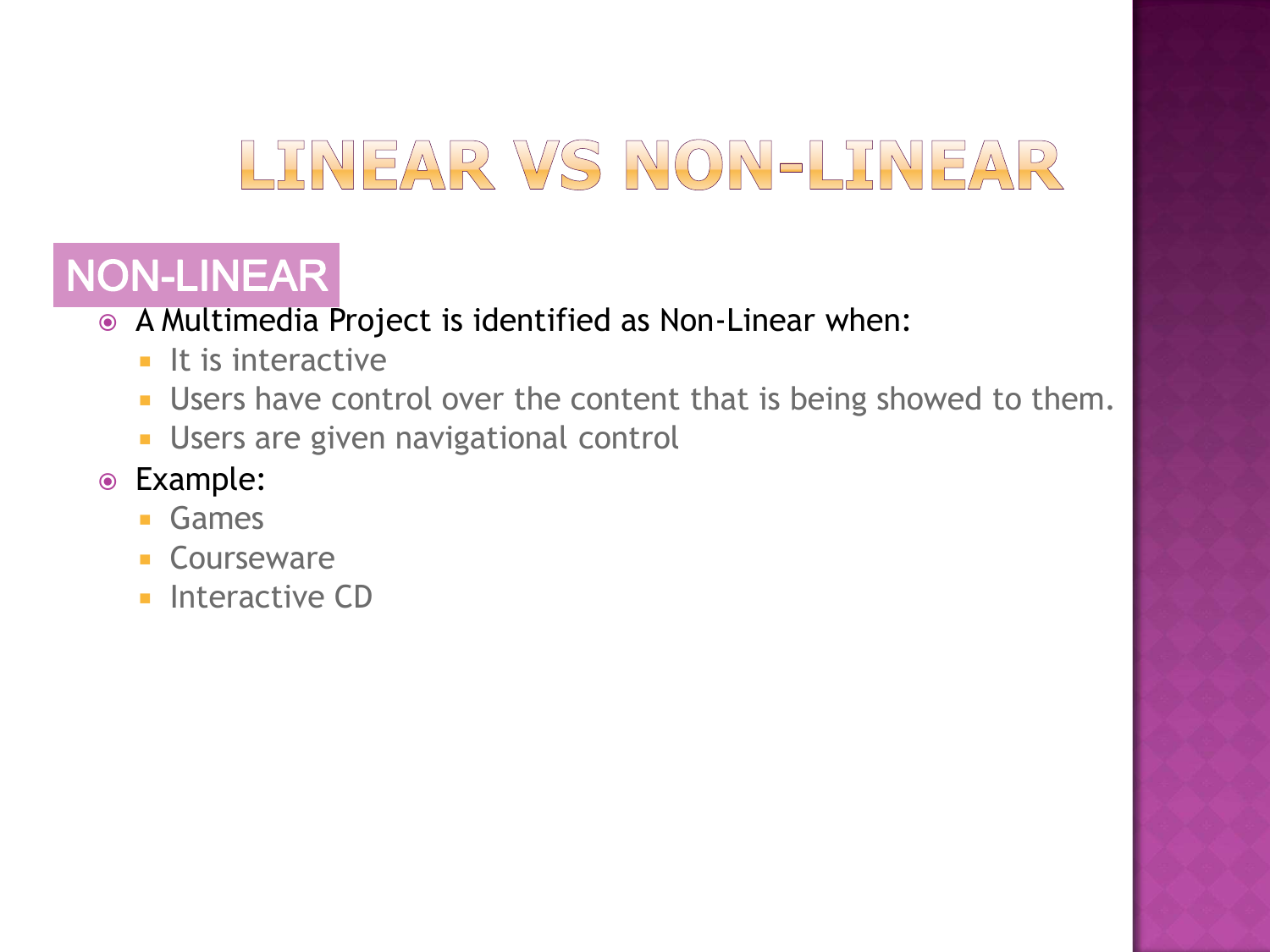- There are a number of fields where multimedia could be of use. Examples are:-
	- **Business**
	- **Education**
	- **Entertainment**
	- **Home**
	- **Public Places**

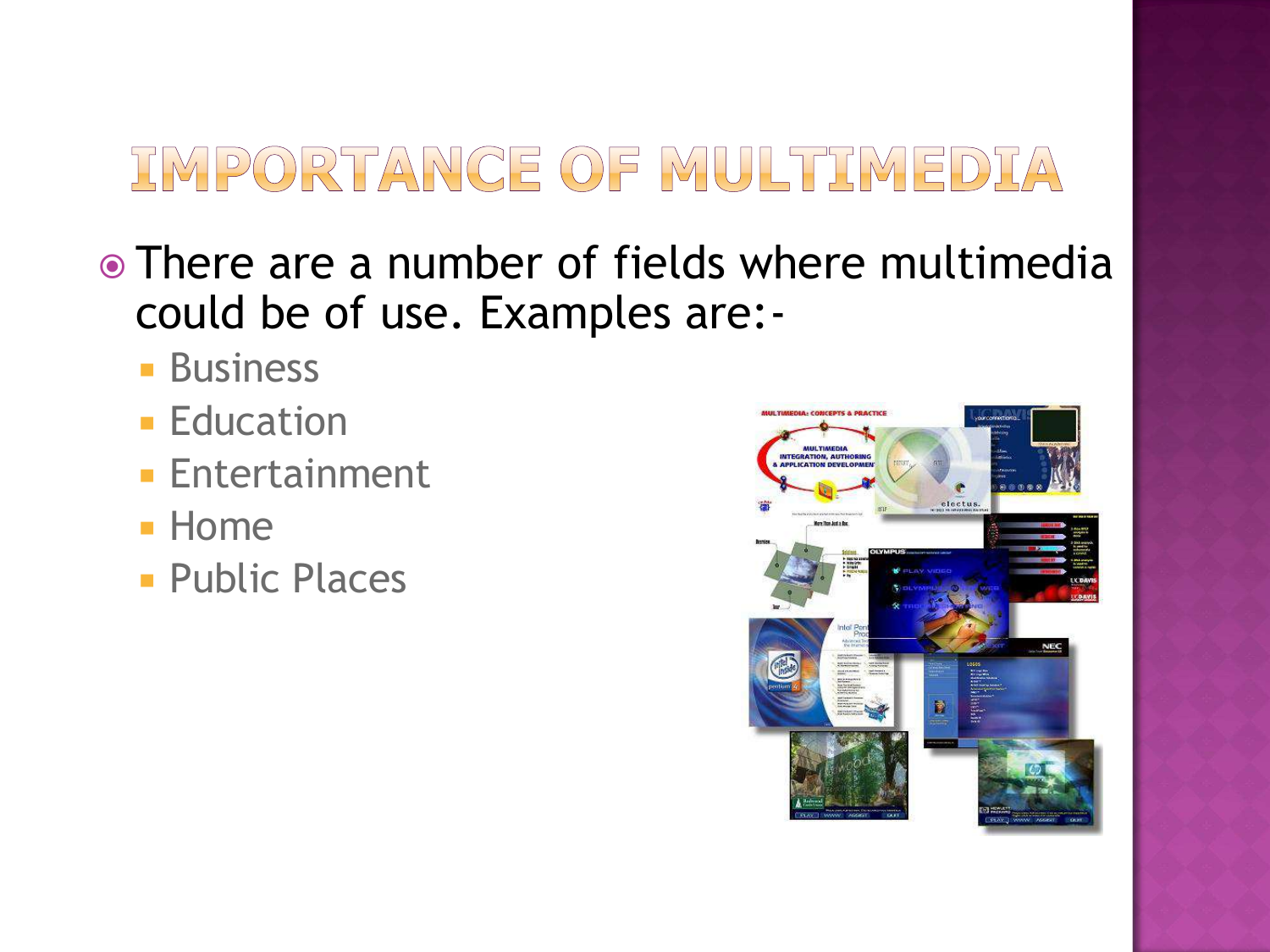#### **Business**

**Use and Applications**  Sales / Marketing Presentation **o Staff Training Application** Company Kiosk

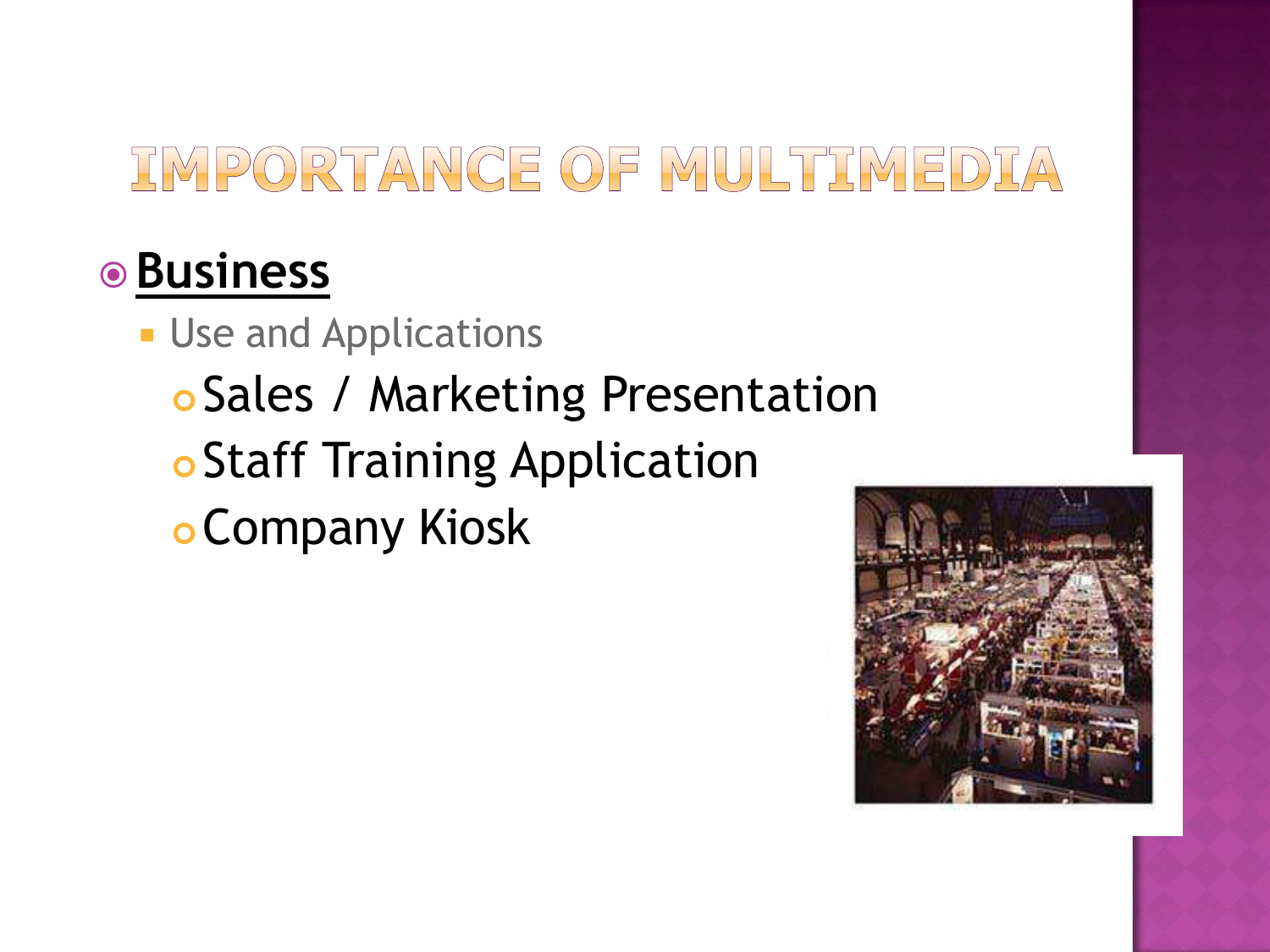## **Education**

- **Use and Applications** 
	- Courseware / Simulations E-Learning / Distance Learning
	- o Information Searching

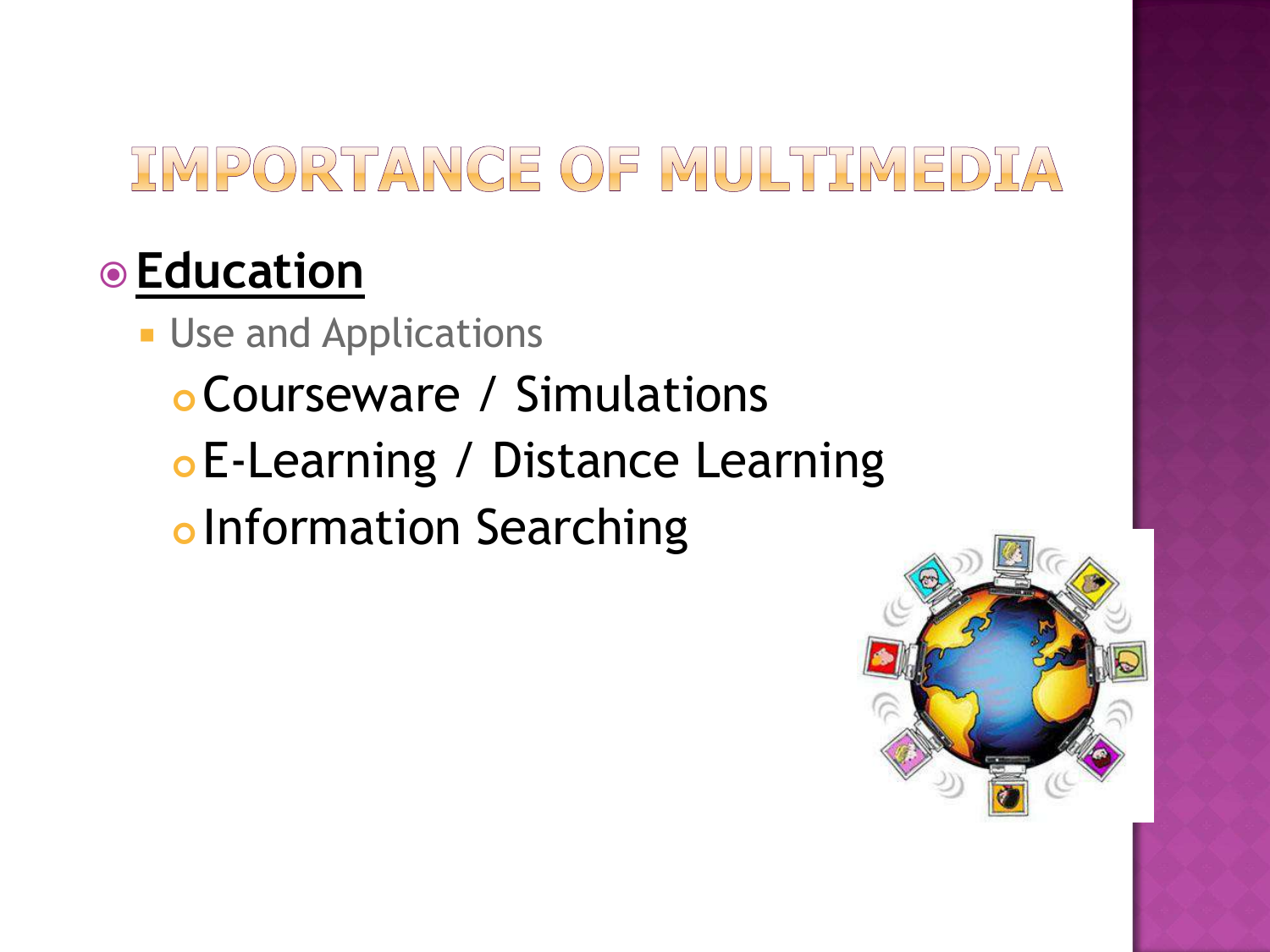## **Entertainment**

- **Use and Applications** 
	- Games (Leisure / Educational)
	- **o** Movies
	- Video on Demand
		- Online



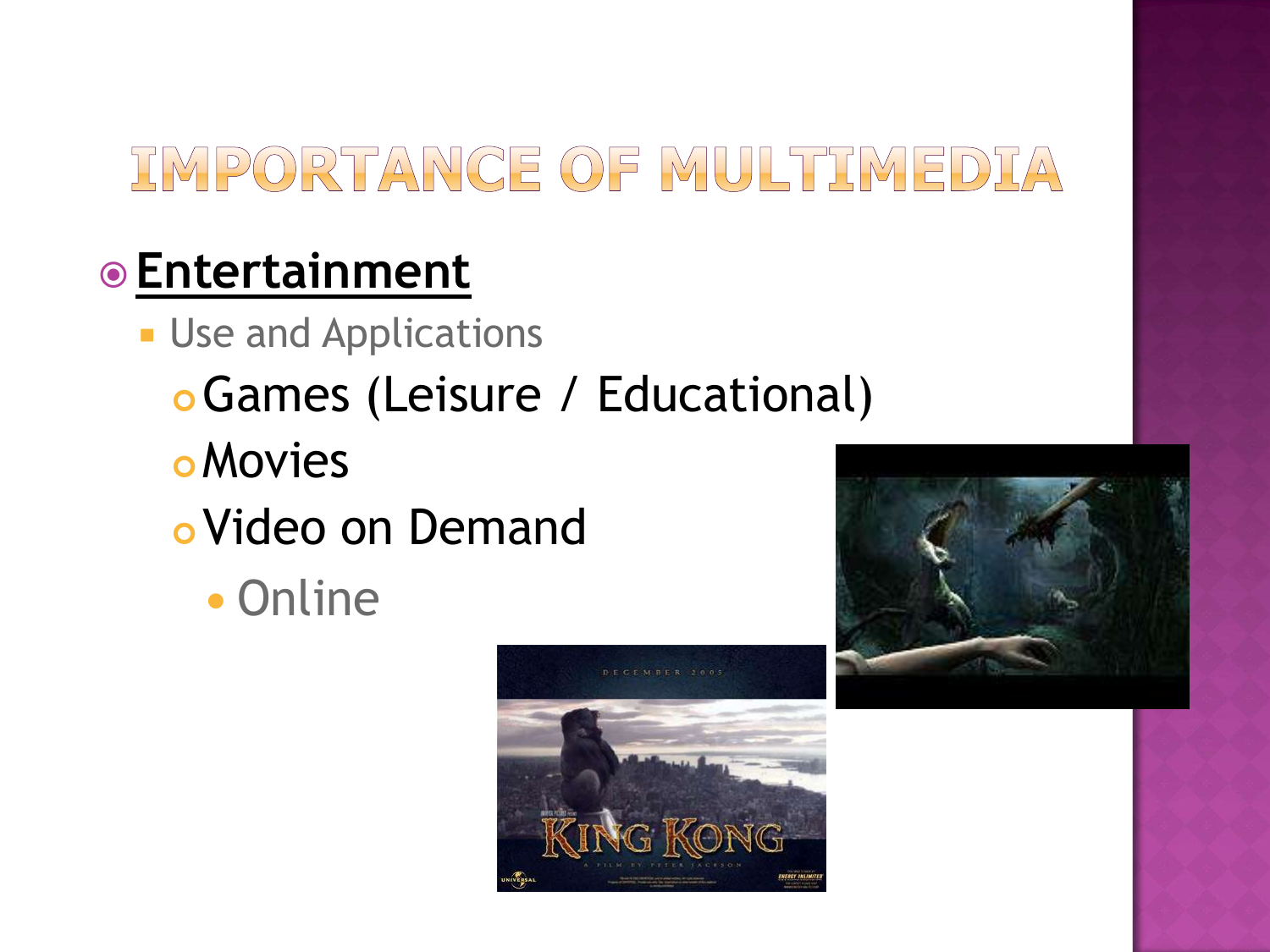## **Home**

- **Use and Applications** 
	- **o** Television
	- Satellite TV



SMS services (chats, voting, reality TV)